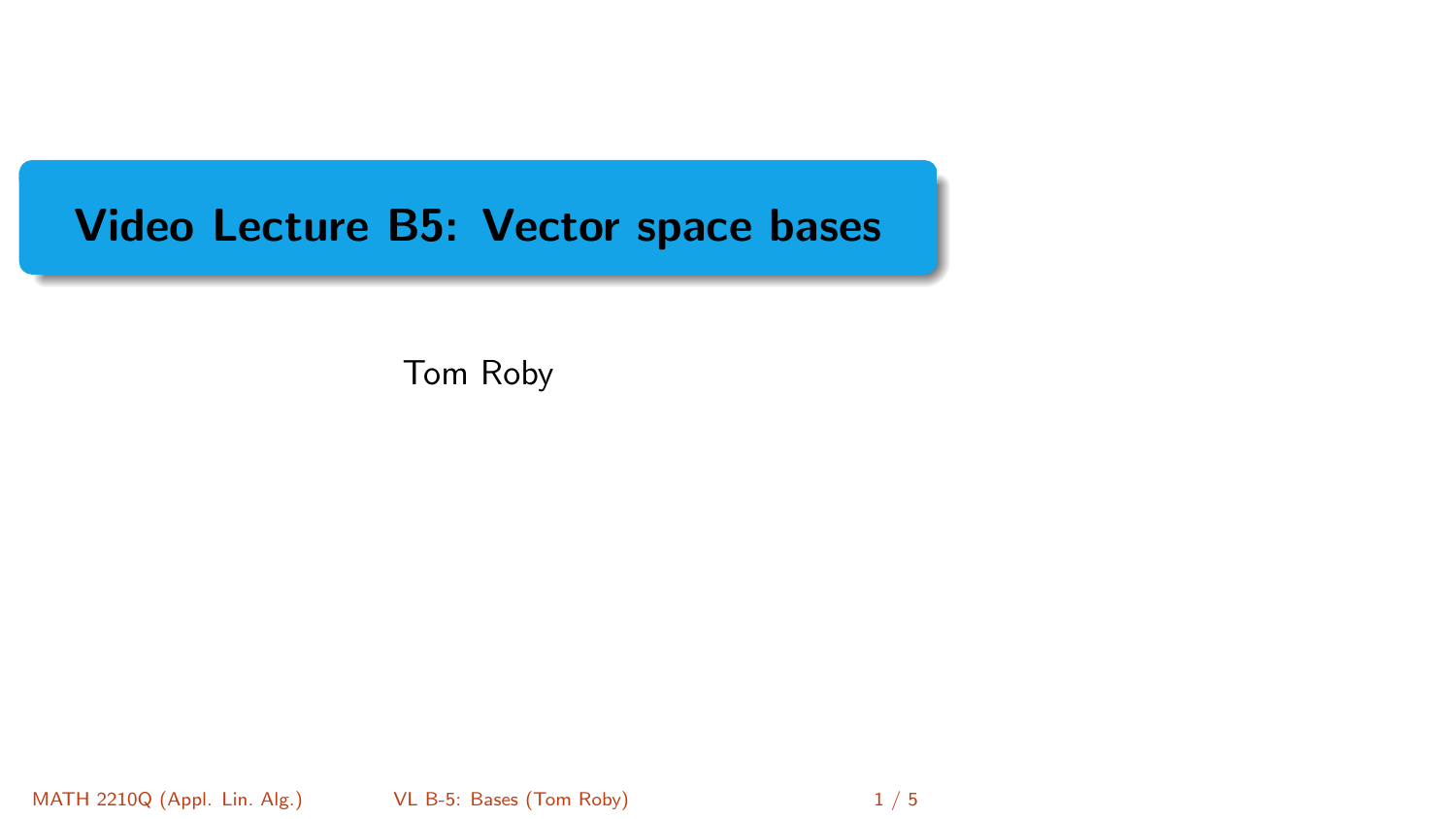## Outline & Objectives

- Generalize the notion of *linear independence* to (general) vector spaces, and define a basis of a vector (sub)space.
- $\bullet$  Prove that any spanning set for a vector (sub)space H contains a basis for H.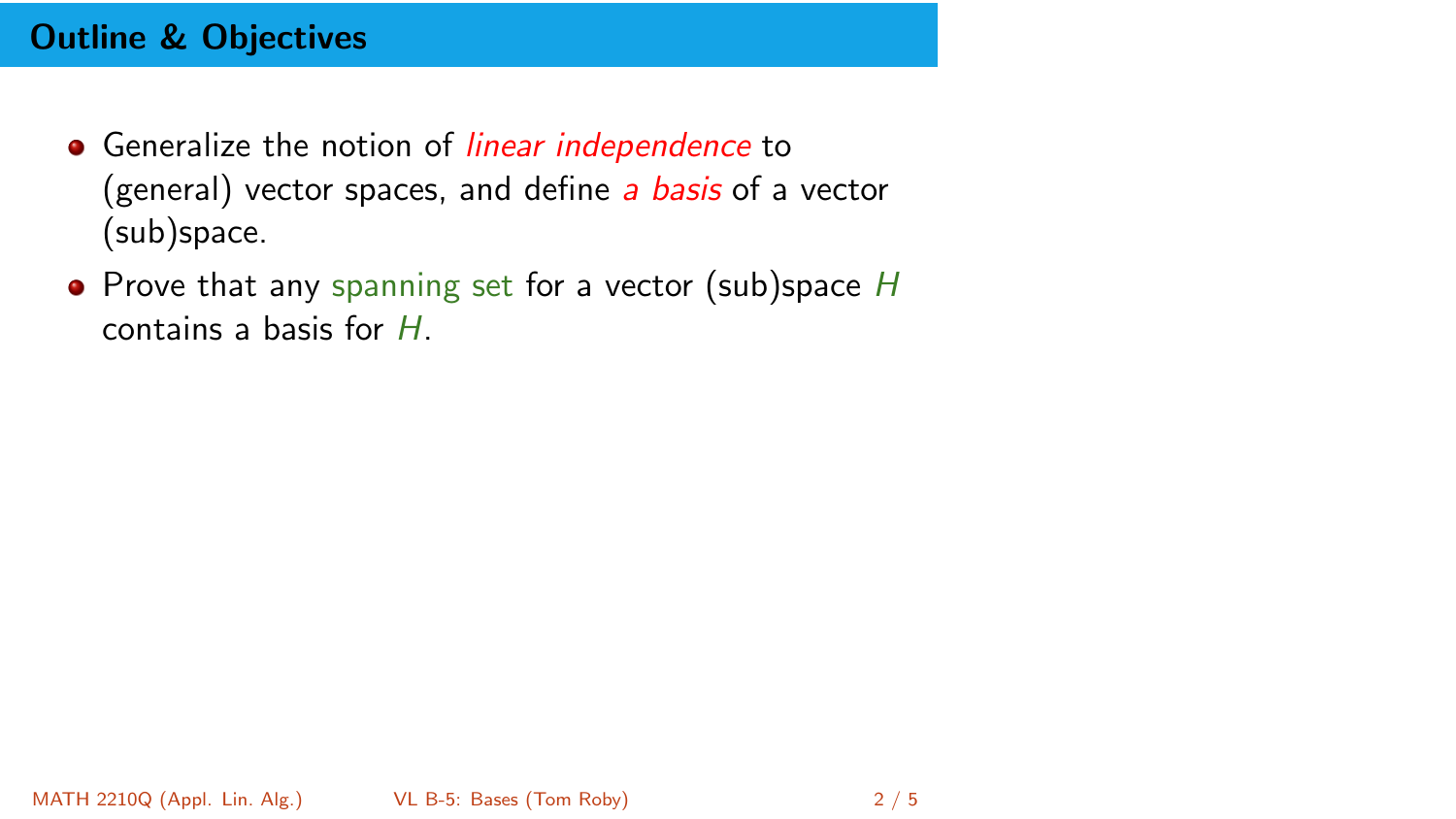## Linear (in)dependence and bases in vector spaces

### Definition (linear independence)

A set of vectors  $S = \{\vec{v}_1, \ldots, \vec{v}_p\}$  is called linearly independent if the vector equation  $x_1\vec{v}_1 + \cdots + x_p\vec{v}_p = \vec{0}$  has only the trivial soln. (all  $x_i = 0$ ). The set is linearly dependent if there exists a nontrivial solution,  $c_i$  not all zero, such that  $c_1\vec{v}_1 + \cdots + c_p\vec{v}_p = \vec{0}$ .  $\left[\rightarrowtail\right]$  linear dependence relation] (Same as the def in  $\mathbb{R}^n$ !)

#### Proposition

(1) A set containing the zero vector  $\vec{0}$  is linearly dependent. (2)  $S = {\vec{v}_1, \vec{v}_2}$  is linearly dependent  $\iff$  one of  $\vec{v}_1, \vec{v}_2$  is a multiple of the other.

#### Definition (basis of a vec space)

Let  $H$  be a subspace of a vector space  $V$ . An indexed set  $\mathcal{B} = \{\vec{b}_1, \ldots, \vec{b}_\rho\}$  is a basis of H if: (i)  $\mathcal{B}$  is linearly independent (*ii*) Span  $\mathcal{B} = H$ .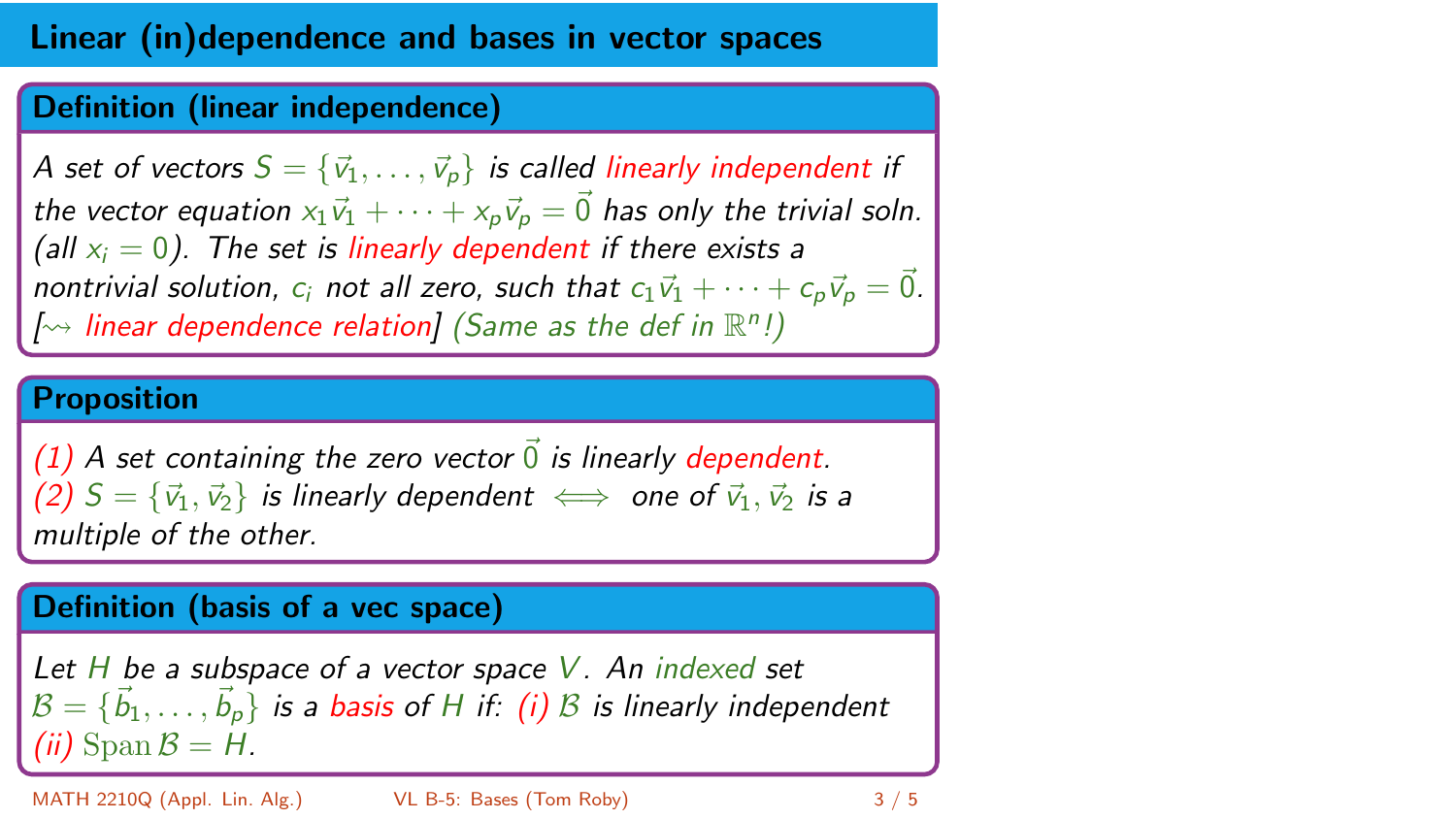### **Examples**

Classify each set as either linearly independent or dependent:

\n- ① 
$$
\left\{ \begin{bmatrix} 1 & 2 \\ 3 & 4 \end{bmatrix}, \begin{bmatrix} 3 & 6 \\ 9 & 12 \end{bmatrix} \right\}
$$
 in  $\mathbb{R}^{2 \times 2}$
\n- ②  $\left\{ \begin{bmatrix} 1 & 0 \\ 0 & 0 \end{bmatrix}, \begin{bmatrix} 0 & 1 \\ 0 & 0 \end{bmatrix}, \begin{bmatrix} 0 & 0 \\ 1 & 0 \end{bmatrix}, \begin{bmatrix} 0 & 0 \\ 0 & 1 \end{bmatrix} \right\}$  in  $\mathbb{R}^{2 \times 2}$
\n- ②  $\{2 + t^3, 1 - 3t + t^2, 1 + 2t\}$  in  $\mathbb{P}_3$
\n- ③  $\{\sin^2 x, \cos^2 x, \cos 2x\}$  in  $\mathcal{C}[-\pi, \pi]$
\n- ③ The columns of the matrix  $\begin{bmatrix} 3 & -4 & 7 & 17 \\ 0 & -2 & 1 & 0 \\ 0 & 0 & 3 & 7 \\ 0 & 0 & 0 & 1 \end{bmatrix}$  in  $\mathbb{R}^4$ .
\n

Which are bases?

MATH 2210Q (Appl. Lin. Alg.) [VL B-5: Bases](#page-0-0) (Tom Roby) 4 / 5